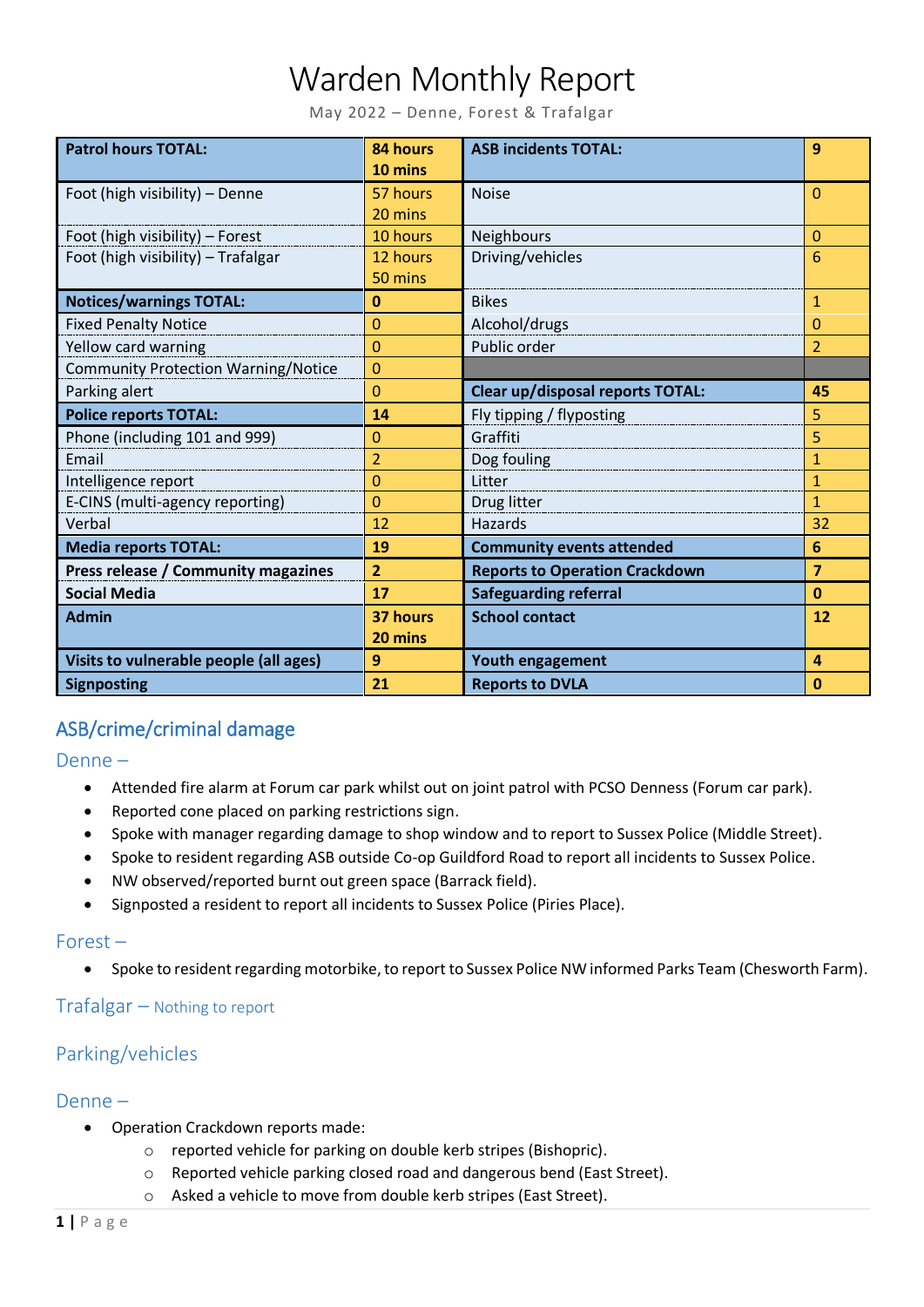- o Asked a vehicle to move from double kerb stripes (Piries Place).
- Drivers asked to park elsewhere:
	- o Asked driver to park else whilst parking on double kerb stripes (Bishopric).
	- o Asked a vehicle to move from double kerb stripes (East Street).
	- o Asked a vehicle to move from double kerb stripes (Piries Place).

#### Forest – nothing to report

#### Trafalgar –

- Operation Crackdown reports made:
	- o Reported vehicle for stopping on yellow zig zags.
	- o Reported vehicle for obstructing driveway.
	- o Reported vehicle no tax.
	- o Reported vehicle no Mot and no Tax (DVLA).
- Drivers asked to park elsewhere:
	- o Spoke to a driver regarding parking on yellow zig zags asked her to move.

# Fly tipping/littering/graffiti

#### Denne –

- Removed and reported drug litter:
	- o Reported and removed drug litter from Horsham Park (Skate Park).
	- o Reported and removed drug litter from Horsham Park.
	- o Reported and removed a NOS canister (Albion Way).
- Reported litter for removal:
	- o Reported sleeping bag and rucksack left at bike hut for collection (Horsham Park).
	- o Removed A4 placards (smirk experience) in (Medwin walk & Causeway).
	- o Reported Alfold rock and blues poster (Horsham Park, Albion Way and Harwood Road).
	- o Reported poster to HDC for removal (North Street).
	- o Reported banner Sussex Green Hub (Swan Walk).
	- o Removed "floor fringe" A4 poster (South Street).
- Reported graffiti for removal:
	- o Reported Graffiti on lamp post (Horsham Subway).
	- o Reported Graffiti on Skate Ramp (Horsham Skate Park).
	- o Reported Graffiti on sign/lamp pole (Horsham Skate Park).
	- o Reported Graffiti at rear of property (Sainsbury's).

#### Forest – nothing to report.

#### Trafalgar –

Provided information to Trafalgar NC regarding flyposting.

# Community engagement/events/meetings

#### Denne –

- Engaged with member of the public about NW scheme and coffee morning (West Street).
- Engaged with known street drinkers to discuss their wellbeing and safety whilst out in public (Causeway).
- NW dropped into the Y centre to introduce us, meet the residents and to promote the warden scheme.
- Engaged with known street drinkers about their safety/welfare check (Horsham Park).
- Engaged with street drinkers about their safety and wellbeing (West Street).
- NW engaged with a parent about child safety at Horsham skate park.
- 4 x NW dropped into community fridge for an open discussion with residents.
- NW met with WSFRS at community fridge to have a joint discussion with residents.
- Spoke to a couple regarding NW scheme (Guildford Road).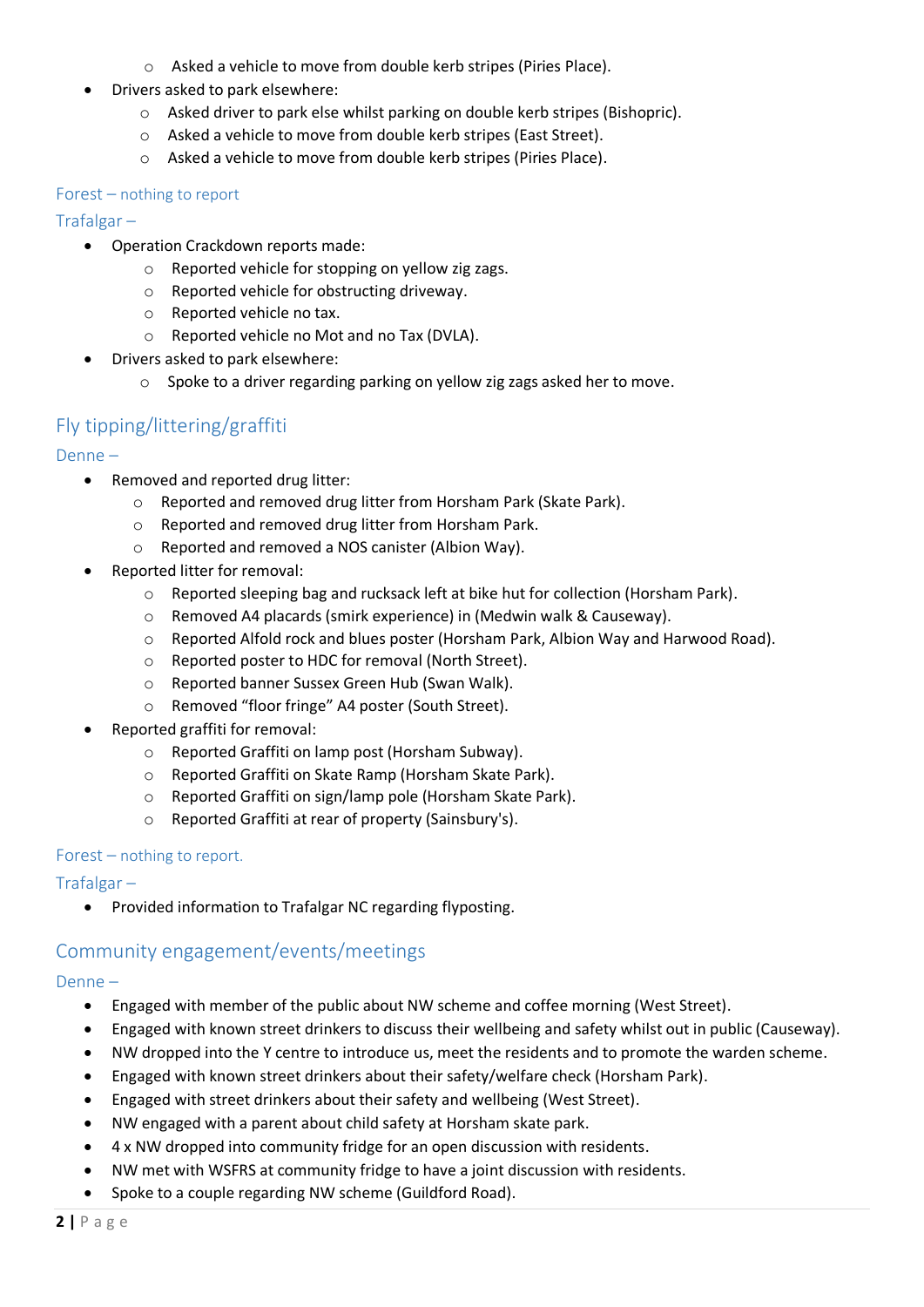- Spoke to Garry Mortimer-Cook regarding Horsham Business Bid.
- NW engaged with busker to confirm they had the correct license to be busking.
- Met Turning Tides support worker and engaged with meeting with local street drinker (West Street).
- Spoke with Prestige Security regarding concerns about young people in town (East Street).
- Spoke with business and introduced NW Role (Middle Street).
- Shared intelligence with BMX rider and PCSO Denness (West Street).
- Asked a lady to stop running around Piries Place Car Park due to concerns for her safety.
- Emailed NW Storrington to support visitor to Our Town Scheme.
- Spoke to a resident regarding NW Scheme (The Forum).
- Met with known street drinker with HDC Temporary Accommodation Officer (Carfax).
- Introduced NW to Butterfly Project to discuss Our Town re-energised.

#### Forest –

- Spoke to resident (A) (Kingslea) regarding Parking outside his property at school drop off/pick up time.
- Spoke to resident (B) (Kingslea) regarding Parking outside his property at school drop off/pick up time.
- Spoke to resident (C) (Kingslea) regarding Parking outside his property at school drop off/pick up time.

#### Trafalgar –

- Engaged with member of the public about NW scheme and coffee morning (Churchill Ave).
- Engaged with member of the public about NW scheme and dog fouling (Victory Road Rec).
- Spoke to parents collecting young people regarding possibility of a walking bus (Greenway).
- Spoke to parents and promoted NW scheme (Trafalgar).
- Community Coffee Morning in collaboration with Hayley Dower, Community Agent from Age UK West Sussex/Brighton and Hove, Londis Caterways and Horsham PCSOs. For further information, please take a look at the website<https://www.ageuk.org.uk/westsussexbrightonhove/> or contact 0800 019 1310 [info@ageukwsbh.org.uk](mailto:info@ageukwsbh.org.uk)

#### $All -$

- NW attended rest centre management training.
- NW attended fire station and community safety meeting.
- Quarterly NW meeting held at Parkside.
- NW attended a multi-agency youth conference to discuss vulnerable youths.
- Attended multi agency meeting around young people of concern.
- NW signposted a member of the public to children's social services and Crimestoppers.
- NW signposted a member of the public to adult social services due to concerns about a resident.
- NW attended Jointed HASBRAC meeting.

# Patrols (foot patrol and e-bike) Average steps per day 14000 – 15000 and Bike Patrol average 5 miles per patrol

#### Denne –

- Carfax
- West Street
- Middle Street
- East Street
- South street
- Causeway
- Garden of Remembrance
- Horsham Park
- The Forum
- Piries Place car park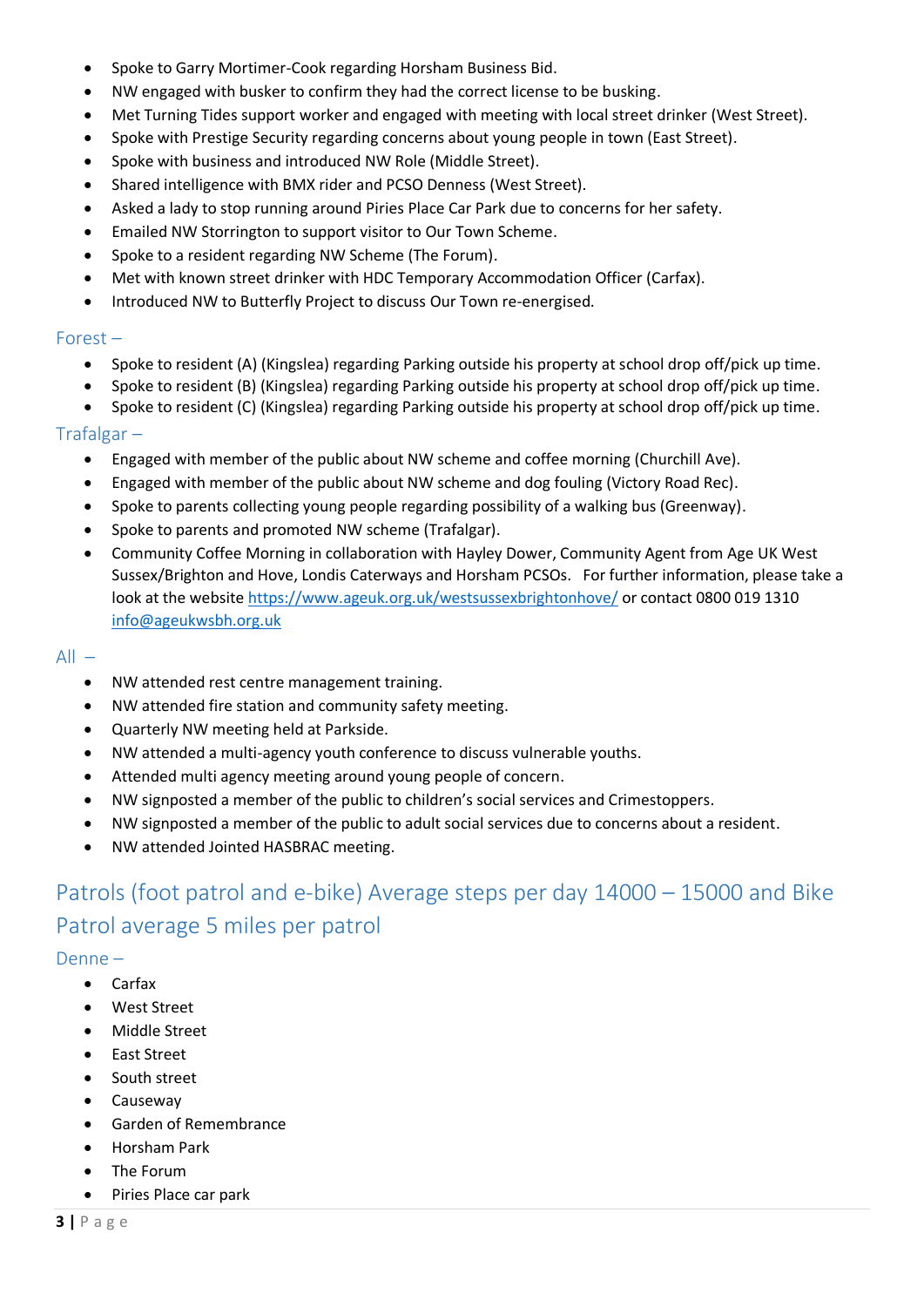- Blackhorse Way
- Denne Road
- Hurst Road
- Kings Road
- Blackbridge Lane
- Ridgehurst drive
- **•** Granary Close
- Needles Close
- Parsons Walk
- Longfield Road
- Jockey Mead
- Shandys Close
- Tanbridge Park
- Mill bay Lane
- Normandy
- Chesworth Lane

#### Forest –

- Chesworth Farm
- **•** Bennetts Field
- Depot Road
- Oakhill Road
- Clarence Road
- Highlands Road
- Orchard Road
- Comptons Lane
- Station Close
- Bennetts Road
- New Street
- Park Terrace
- Oxford Road
- Winterton court
- Hampshire Court
- Burford Road
- Station Road

#### Trafalgar –

- Riverside Walk
- Victory Road Rec
- Merryfield Drive
- Redford Avenue
- Farm road
- **•** Greenway
- Cootes Ave
- Ryecroft Drive
- Park Rise
- Rushams Road
- Victory Road
- Trafalgar Road
- Kempshott Road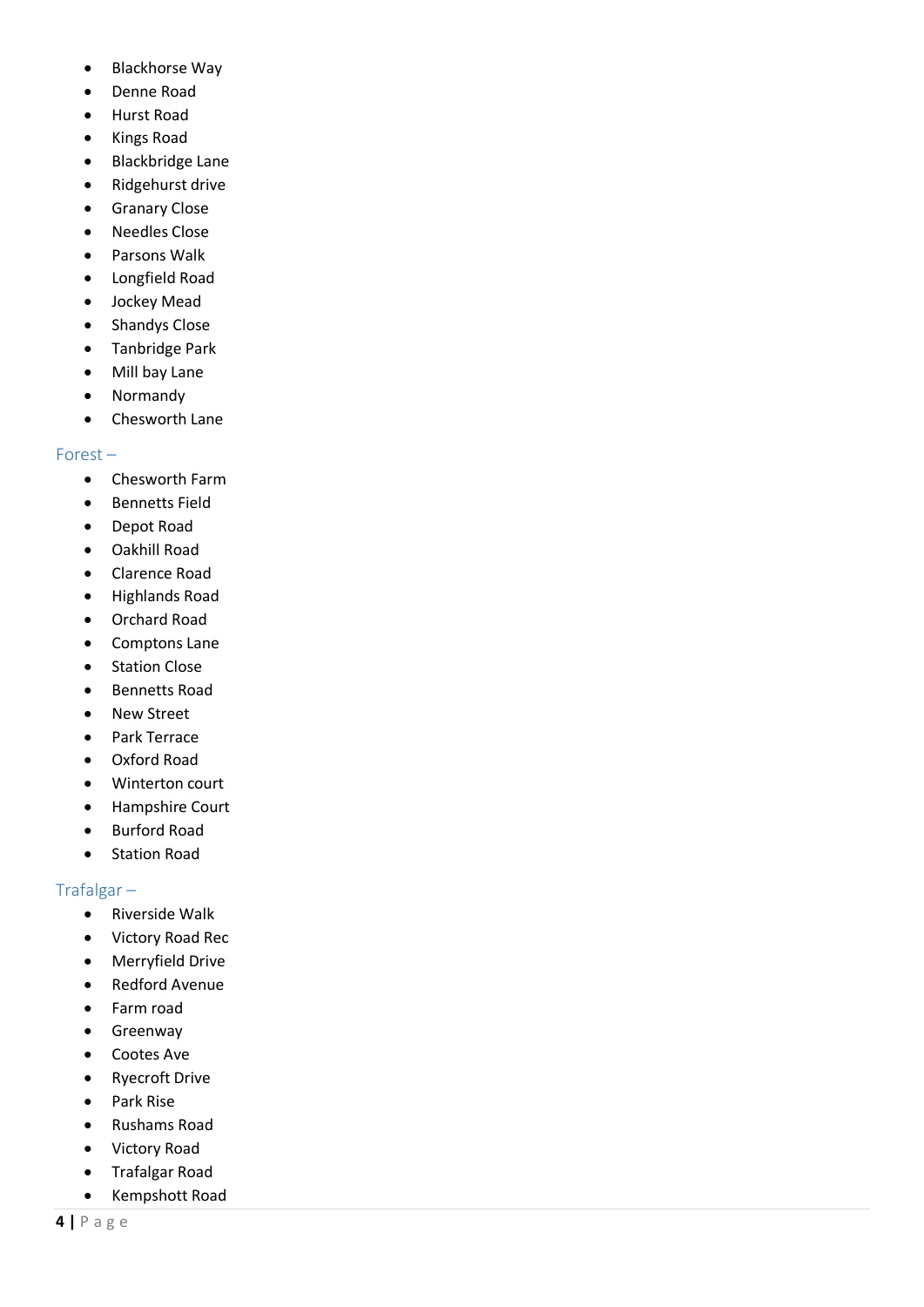- Saxon Crescent
- Albery close
- Churchill avenue
- Spencers Place
- Swindon Road

# Elderly and youth

#### Denne –

- NW Drop-in at Homestream House for engagement and introduction to NW Scheme (Mill Bay Lane).
- Engaged with vulnerable youths (Swan Walk).
- Signposted a resident to HDC RVS.
- NW's spoke to young people (Swan Walk) and supported security team to remove them from the centre (Swan Walk).
- Spoke with a group of street drinkers (Causeway).
- 1 x Tanbridge House School Morning Drop in, partnership working with 4theYouth and Southwater Youth Project to offer young people guidance and support through games and activities.
- 2X Walk to School campaign with Environmental Health and Parking Services (Arunside and St. Johns).

#### Forest –

- 2 x Millais School afterschool club, in partnership working with 4theYouth and Southwater Youth Project to offer young people guidance and support through games and activities.
- X2 Walk to School campaign with Environmental Health and Parking Services (Kingslea).
- NW visit to Phoenix Stroke Club provided a safety talk and promote our scheme.

#### Trafalgar –

- Walk to School Campaign with environmental health and Parking services (Trafalgar Infant School).
- Walk to School Campaign with environmental health and parking services (Greenway Academy).
- Met Headteacher Trafalgar Infant School positive engagement with residents and parents.

#### $OOA -$

 3 x Bohunt School Lunch Time Drop in, partnership working with 4theYouth and Southwater Youth Project to offer young people guidance and support through games and activities.

#### Licensing - Nothing to Report

#### Dog related issues

Denne  $-$  – Nothing to report

Forest – Nothing to report

#### Trafalgar –

• Spoke to residents to remind of clearing up after their dogs (Victory Road Rec).

# Cycling

Denne –

- Cyclists asked to dismount/cycle on the pavement:
	- o West Street

#### Forest – Nothing to report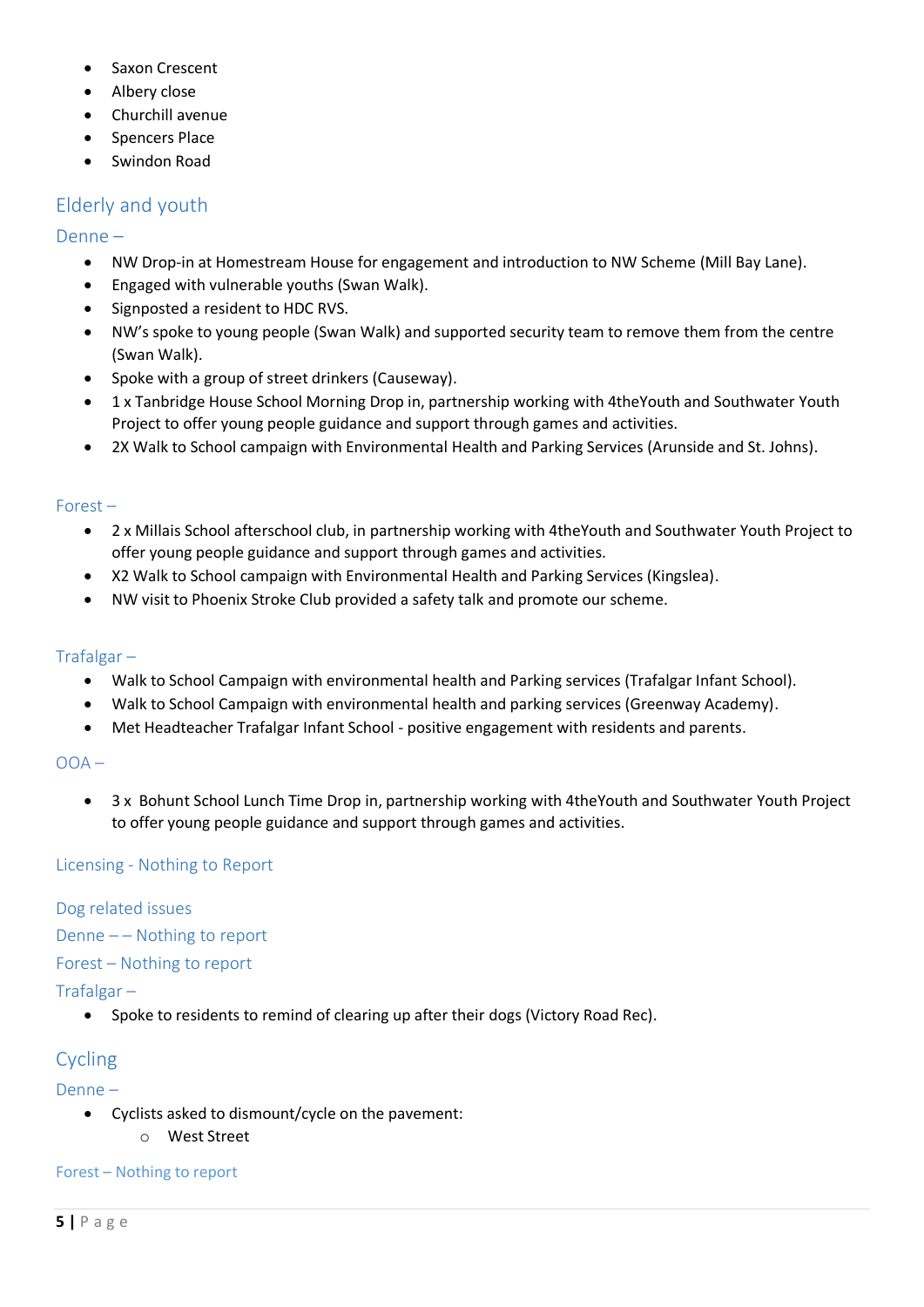# Parish specific/other

Denne –

- Joint patrol with PCSO to known ASB area's (Horsham Park, New Street, The Forum, Causeway, Swan Walk).
- Reported unlocked toilets which should have been locked (Piries place car park).
- Reported damaged fence/scaffolding (Horsham Skate Park).
- Reported damage to alarm system on lamp pole (Horsham Skate Park).
- Reported BBQ burns on grass in Horsham Park.
- 4X Put up CCTV signs up throughout Horsham Park/Subway.
- 2X Replaced busking sign (West Street).
- Spoke to local business about loose bricks to be cleared/removed (Guildford Road).
- Reported damaged parking permit sign (Blackbridge Lane).
- Supported Big Issue seller with unlicensed persons (West Street).
- Asked two known street drinkers to leave Causeway under PSPO.
- Spoke to shop owner signposted to report all incidents to Sussex Police and reply to HDC waste letter.
- Sent a letter to The Big Issue regarding unlicensed persons (West Street).
- Asked an unlicensed Big Issue seller to leave West Street.
- Reported overgrown hedging (North Street).
- Reported poster to HDC for removal (North Street).
- Resident reported missing cycle signs (Stan's Way) after restoration of lamp posts.
- Joint patrol with WSFRS (Arunside and St.John's).
- Spoke to PCSO Priest regarding information about young people (town centre).
- Reported faded sign for "fly tipping penalty" to be redone (Granary Way).
- Asked a street drinker to leave due to CBO conditions (Causeway).
- Joint Patrol PCSO Dennes (Town Centre).
- 2X Provided written statement regarding breach of CBO'S.
- 2X Reported abandoned trolley to Sainsbury's (Carfax).
- Joint Patrol PCSO Redman (Granary Way).
- Joint Patrol PCSO Priest and PCSO Redman with missing person (The Forum and Swan Walk Car Park).
- Replaced fire sign as signs of campfire and litter (Hills Farm Lane).
- Joint Patrol with PCSO Redman, spoke to known street drinker (Carfax).
- Reported damage to fence (Jockey Mead).
- Spoke to member of the public regarding NW Scheme (North Parade).
- Spoke to Neighbourhood Council regarding parking concerns (Pondtail Road).
- Responded to HDC Feedback regarding NW Scheme (Blackbridge Lane).

#### Forest –

- Joint patrol with PCSO to known ASB area's (Horsham Park, New Street, The Forum, Causeway, Swan Walk).
- Engaged with member of the public regarding drug litter/dog fouling in a communal area (New Street).
- Joint patrol with PCSO Priest and PCSO Redman (Kingslea).

#### Trafalgar –

- Promote coffee morning at TRBC for Friday 13/05/22 on Twitter and Facebook.
- NW attended reports of children's swing impacting on public walkway (Saxon Crescent).
- Reported vehicle for obstructing driveway.
- Reported vehicle for stopping on yellow zig zags.
- Spoke to a driver regarding parking on yellow zig zags asked her to move.
- Spoke to residents to remind of clearing up after their dogs (Victory Road Rec).